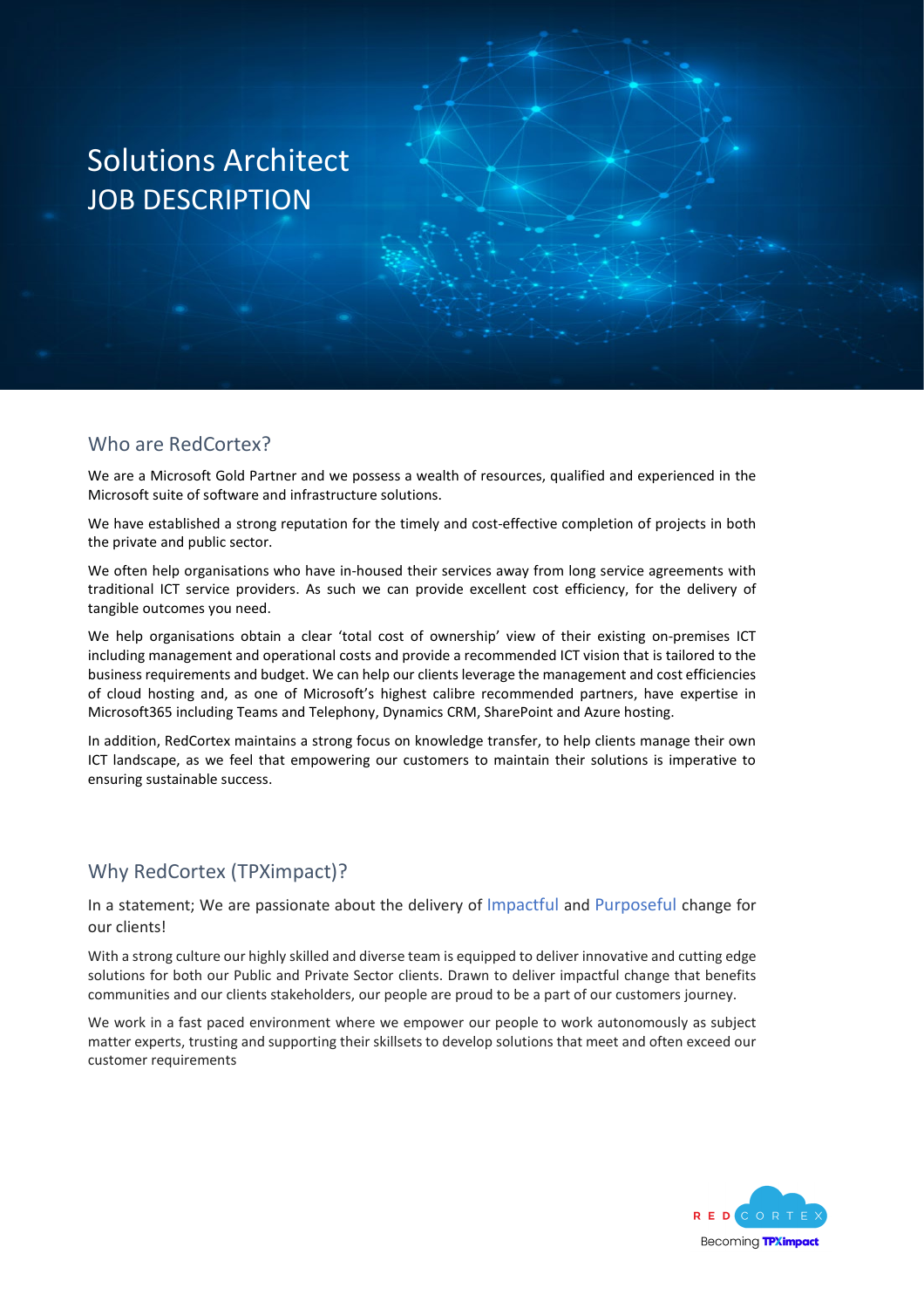#### Who are TPXimpact?

On 9<sup>th</sup> December 2021 RedCortex announced the very exciting news that we had been acquired by the TPXimpact. With both organisations sharing the same DNA, to deliver tangible, quality outputs quickly for our customers, this only extends our opportunities to work with even more exciting clients.

With a real focus on people and culture, the RedCortex team are excited to venture onto the next chapter with our extended family.

Below are just some examples of what makes RedCortex / TPXimpact a great environment to work in

**702 hours** donated to Charities & Communities in last 6 months and **£33,000** of donations to Charity

Extremely focused on diversity at every level, this is demonstrated by the fact that **51%** of our workforce is female, with a **40%** representation in leadership roles, which is unorthodox in a Digital / IT Organisation.

**1,092 careers** have been kick-started via our Community Investment Programme, which places us well on track for our target of 5,000 by 2025

We believe we are already well underway in achieving our target of **Net Zero** by 2025, if not already there! Our targets will soon be verified by the Science Based Targets initiative (SBTi)

Recently launched employee resource groups covering **women**, **LGBTQI** and **minority ethnic** groups. We also have a **Board Mentoring Programme**

Launch of a new **Academy** to build skills internally

A recent organisational survey a score of **8/10** in terms of confidence in Leadership

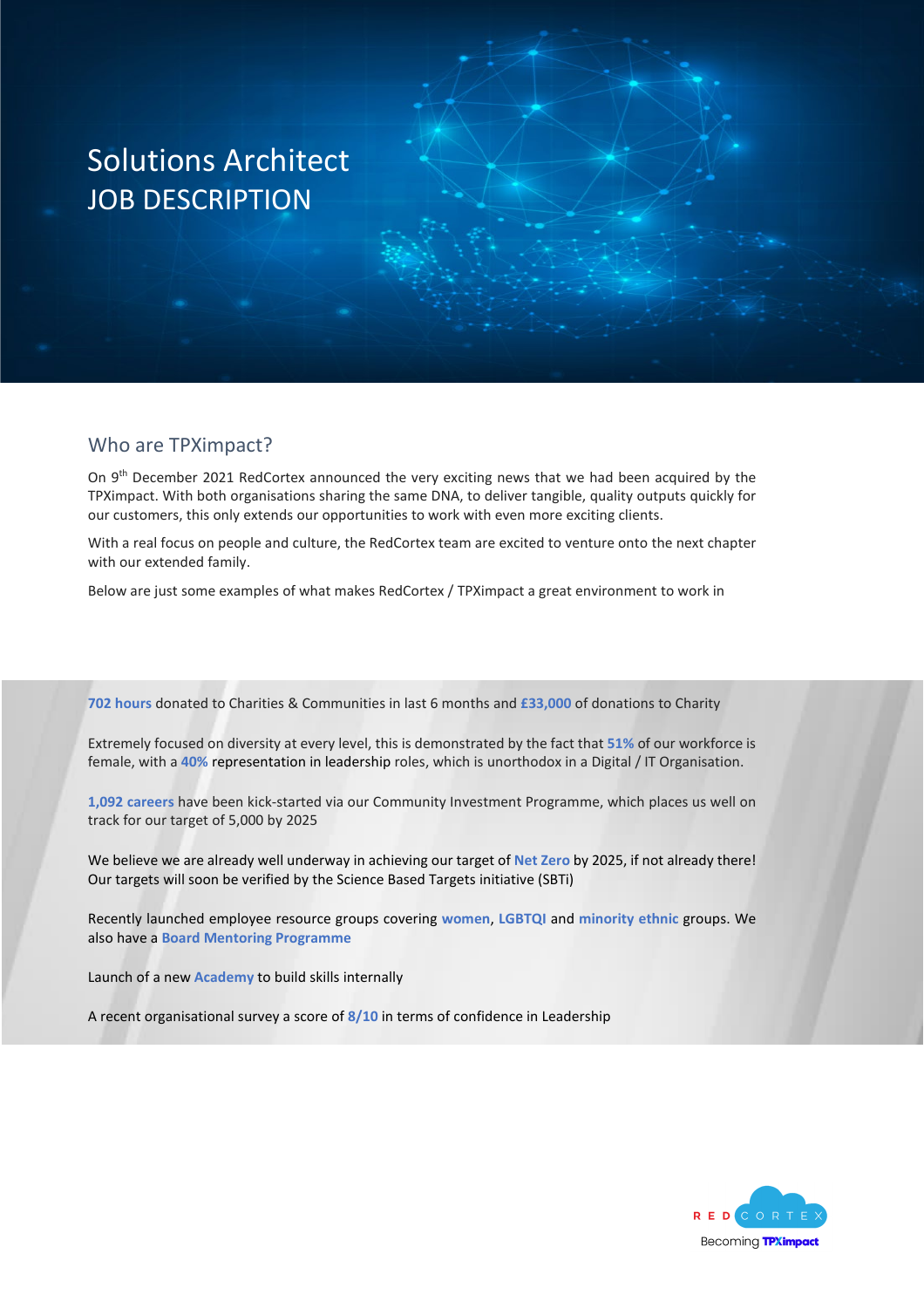### Benefits of working for RedCortex?









25 days Holiday Pension 9% 2 Charity Volunteer Days



Electric Car Scheme Share Incentive Scheme Personal Development Allowance

Coming soon…





Cycle to Work Scheme Working from Home Allowance

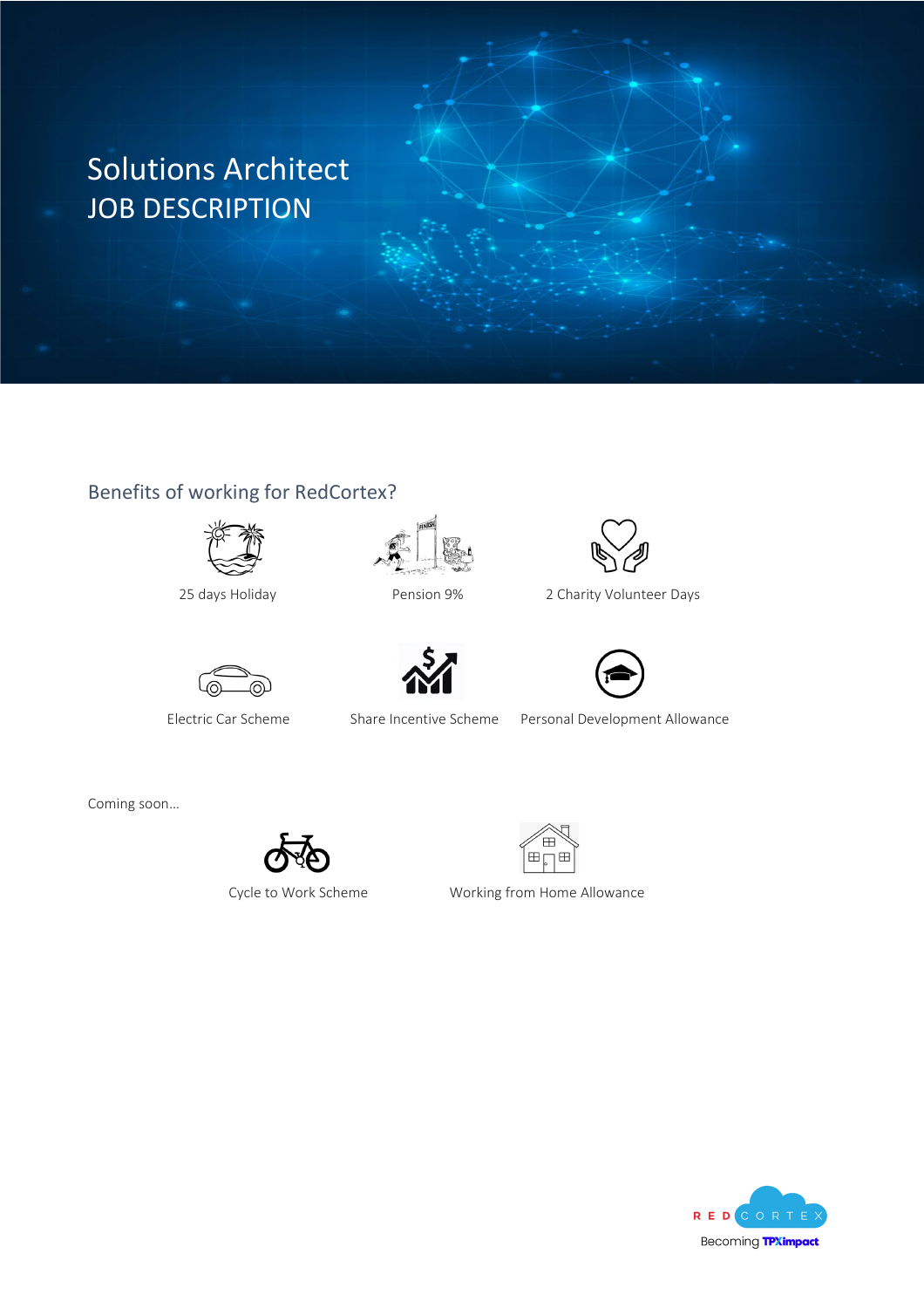### Details and requirements for this position?

| <b>Responsibilities</b>                                                                                                                                                                                      | <b>Skills and Experience</b>                                                                              |
|--------------------------------------------------------------------------------------------------------------------------------------------------------------------------------------------------------------|-----------------------------------------------------------------------------------------------------------|
| Deploy scalable and secure cloud<br>infrastructure with a focus on Microsoft<br>Cloud services such as Microsoft Azure<br>and Microsoft 365, using industry best<br>practices to drive adoption of services. | Experience in infrastructure support,<br>design, and implementation of Microsoft<br>technologies.         |
| Facilitate discussions with customers to<br>understand business and technical<br>requirements<br>and<br>recommend<br>appropriate solutions.                                                                  | Experience architecting solutions across<br>the Microsoft platform for<br>major<br>enterprise projects.   |
| Partner with supporting internal and<br>external infrastructure teams.                                                                                                                                       | Experience of integration with hybrid on-<br>premises and cloud platforms.                                |
| Generate supporting documents as<br>required.                                                                                                                                                                | Experience of Microsoft 365 services<br>including Power Platform.                                         |
| Deliver technical scoping and technical<br>workshops as required.                                                                                                                                            | Knowledge of network technologies,<br>including LAN, WAN and SD-WAN<br>technologies.                      |
| Create and develop technical roadmaps.                                                                                                                                                                       | Knowledge of firewall and security<br>technologies such as content filtering<br>and application gateways. |
|                                                                                                                                                                                                              | Knowledge of storage<br>platforms<br>including NAS, SAN and hyper-scale.                                  |
|                                                                                                                                                                                                              | Knowledge of security best practices.                                                                     |